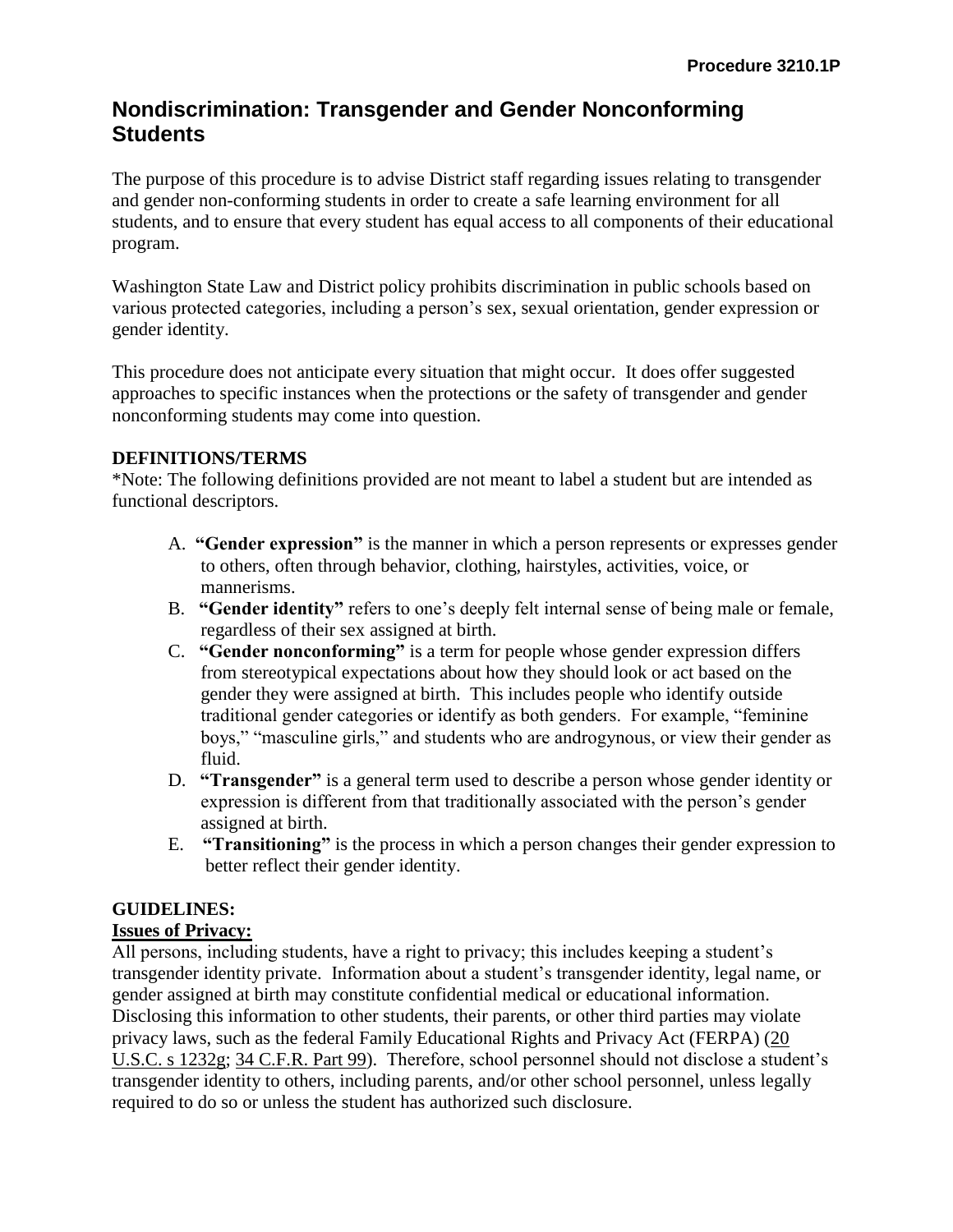Whenever discussing a particular issue such as conduct, discipline, grades, attendance, or health with a transgender or gender nonconforming student, focus on the conduct or particular issue, and not on any assumptions regarding the student's actual or perceived gender identity. When school personnel must contact the parents of a transgender or gender nonconforming student, "best practice" would dictate that gender pronouns should be avoided unless the student has been consulted first to determine an appropriate way to reference the student's gender identity. For example, "I am calling about P.J.'s attendance" rather than, "I am calling about your son's attendance."

### **Official Records:**

The District is required to maintain a mandatory permanent pupil record which includes the legal name of the pupil and the pupil's gender. The District will change a student's official records to reflect a change in legal name or gender upon receipt of documentation that such legal name or gender has been changed pursuant to a court order or through amendment of state or federallyissued identification. To the extent that the District is not legally required to use a student's legal name and gender on school records or documents, the District should use the name and gender by which the student identifies. School IDs, for example, are not legal documents and should use the student's preferred name. In situations where school staff or administrators are required by law to use or report a student's legal name or gender, such as for standardized testing, school staff should adopt practices to avoid the inadvertent disclosure of such confidential information.

#### **Names/Pronouns:**

Students shall have the right to be addressed by a name and pronoun corresponding to their gender identity that is consistently asserted at school using the name and pronouns of their choice (i.e., "he" and "him" or "she" and "her"). Students are not required to obtain a court ordered name and/or gender change or to change their official records as a prerequisite to being addressed by the name and pronoun that corresponds to their gender identity.

#### **Restroom Accessibility:**

Schools should allow students to use the restroom that is consistent with their gender identity consistently asserted at school. Any student, transgender or not, who has a need or desire for increased privacy, regardless of the underlying reason, should be provided access to an alternative restroom (e.g., staff restroom, health office restroom). This allows students who may feel uncomfortable sharing the facility with the transgender student(s) the option to make use of a separate restroom and have their concerns addressed without stigmatizing any individual student. No student, however, should be required to use an alternative restroom because they are transgender or gender nonconforming.

If school administrators have legitimate concerns about the safety or privacy of students as related to a transgender student's use of the restroom, school administrators should bring these concerns to the appropriate Executive Director. Such privacy or safety issues should be immediate and reasonably foreseeable, not speculative. School administrators should meet with the student and/or parents to determine if there is a need for an alternative facility. Determination to provide an alternative facility for any student should be on a case-by-case basis.